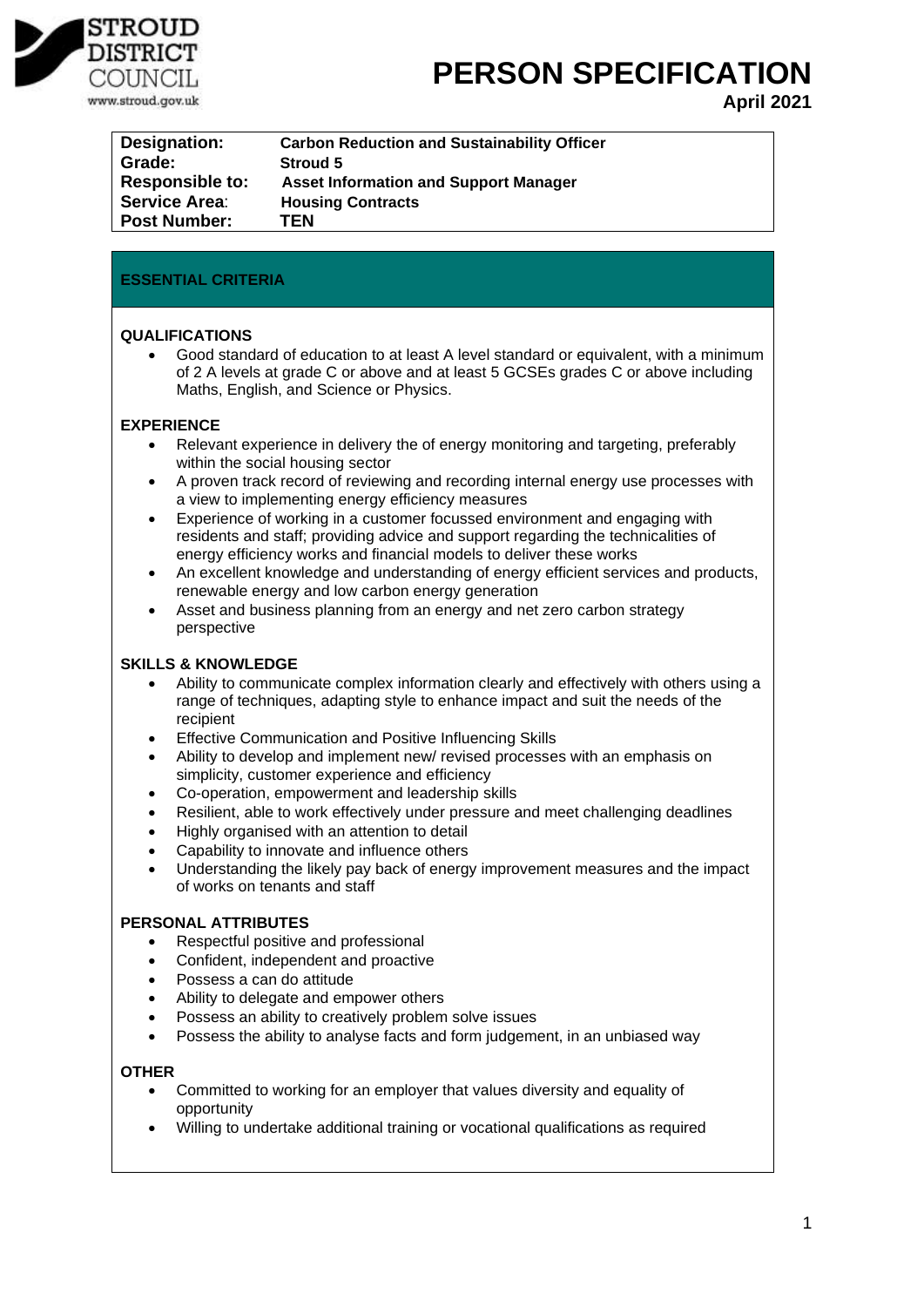

# **PERSON SPECIFICATION**

**April 2021**

# **DESIRABLE CRITERIA**

#### **QUALIFICATIONS**

- A relevant academic qualification (Recognised degree qualification in environmental science or equivalent)
- Professionally qualified with corporate membership of RICS, CIBSE or other equivalent institution
- PAS 2035

#### **EXPERIENCE**

- Implementation of, and maintaining a quality management system
- Experience of managing change
- Programme and portfolio management
- Experience of complete life cycle / Planned Preventative Maintenance modelling

#### **SKILLS & KNOWLEDGE**

- CDM 2015
- **HHSRS**

# **CORE COMPETENCIES**

#### **1. Effective Communication**

You will be able to communicate clearly and effectively with a diverse range of people.

You can vary your communication dependant to your customer, using effective listening with the ability to persuade and influence where appropriate.

# **2. Customer Service**

You are able to deliver the highest quality of service to our customers, both internal and external.

You will strive to deliver a consistently high quality service, with commitment o understanding and meeting their needs, inline with policies.

## **3. Working Together**

You will be able to work co-operatively with colleagues and partners to achieve results and develop good working relationships.

You will be able to focus on the development of yourself and colleagues in order to enhance performance, motivation and ability to change.

## **4. Innovating**

You will be able to seek better, more effective ways of delivering services.

## **5. Accepting Change**

You will be able to adapt to new work challenges and situations, adopting a positive attitude to change.

## **6. Supporting the delivery of SDC priorities**

You will be able to demonstrate an understanding of and commitment to the Council and its Services.